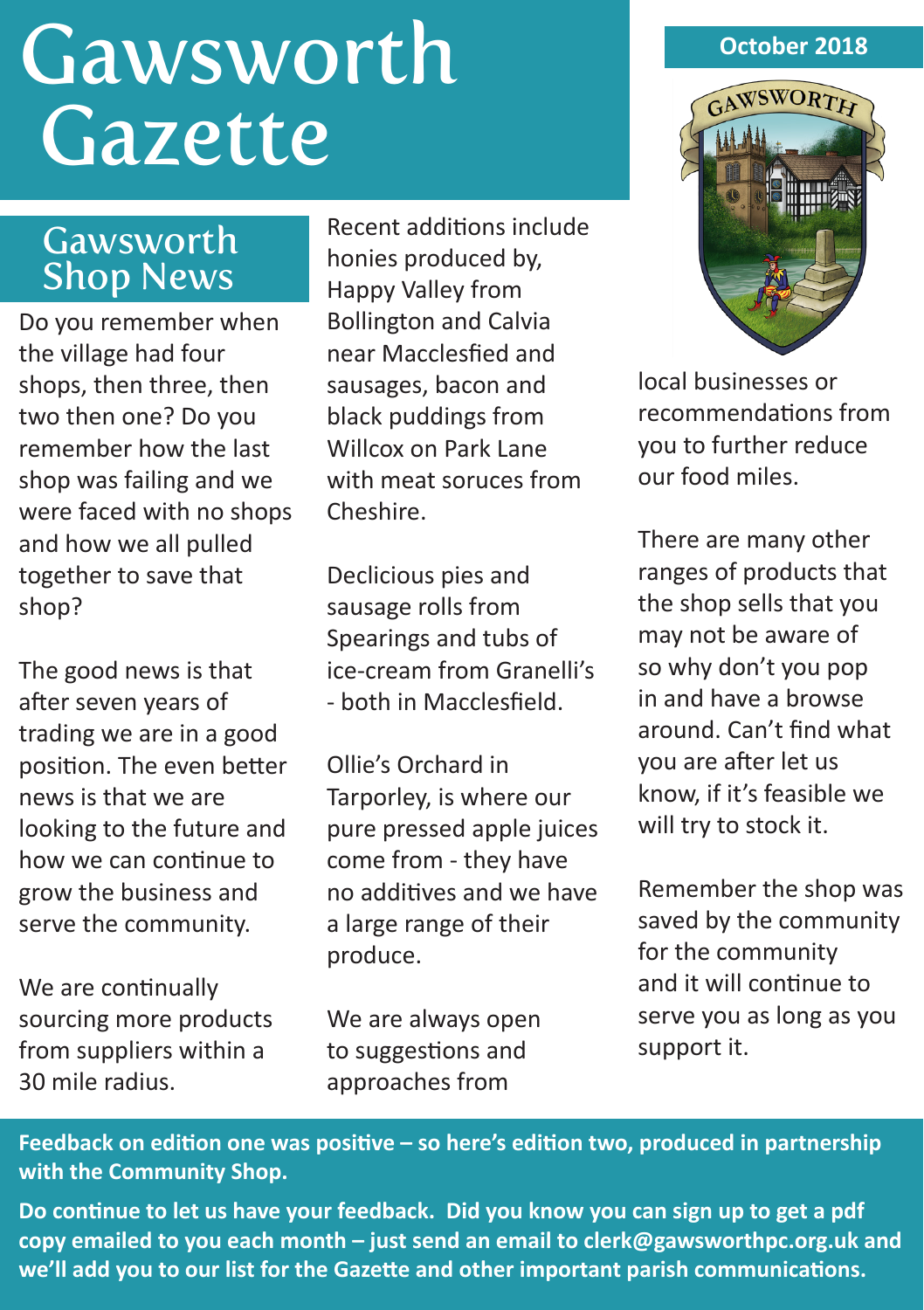#### Community **Diary**

**3rd 2pm** - Past Times *"Rudyard Lake".* M

**4th** - Coffee Morning M

**8th** - Harvest Festival Supper - 01625 424 215

**11th** - Coffee Morning M

**13th 7:30pm** - George Egg DIY Chef - A hilarious Show V

**16th 7:30pm** Parish Council Meeting

**18th 10am** Luncheon Club M

**23rd 7:30pm** Meeting with Harlequin *On the proposed EE Mast at Pennington's Lane* V

**23rd 7:30pm** Gawsworth Gardening Club - "Location Location Location"<sup>C</sup>

**25th** - Coffee Morning M

**Submit your events for inclusion in the diary to Jane Robertson:**

01625 267 342

## Regular **Groups**

**Monday** Beavers 5:30pm S Cubs 6:45pm S (2nd) Church Study Group 2pm C

**Tuesday** Girls Brigade 6pm M Karate Club 6:30pm S (3rd) Ramblers: 9:30am C

**Thursday** Scouts 7:00pm Bridge Club 7:15pm C

#### **Sunday** See the Parish and Village News magazine for details of church

services.

*S = Scout Hall V = Village Hall M = Methodist Hall C = Church Hall*

## Parish Get Together

Thirteen residents joined with Parish Councillors on Tuesday 18th September for the first 'Parish Get Together' which puts residents in the driving seat of discussion.

Topics discussed included broadband, Dark Lane and parking. Also

# Looking Forward

**November 17th** Gawsworth Photo Exhibition and Social

**November 17/18th**  Baroque Dance Workshop (01625 618320)

**November 30th** Scout Bingo

**December 2nd** Children's Christmas Party

**December 8th-16th** Christmas Tree Festival

**December 19th** Festive Fun

discussed were the odd jobs around the parish that need addressing following this we will be looking to form a task

force to tackle these.

We have written to Connecting Cheshire to press them on the broadband rollout and are also exploring a solution to the parking issue raise!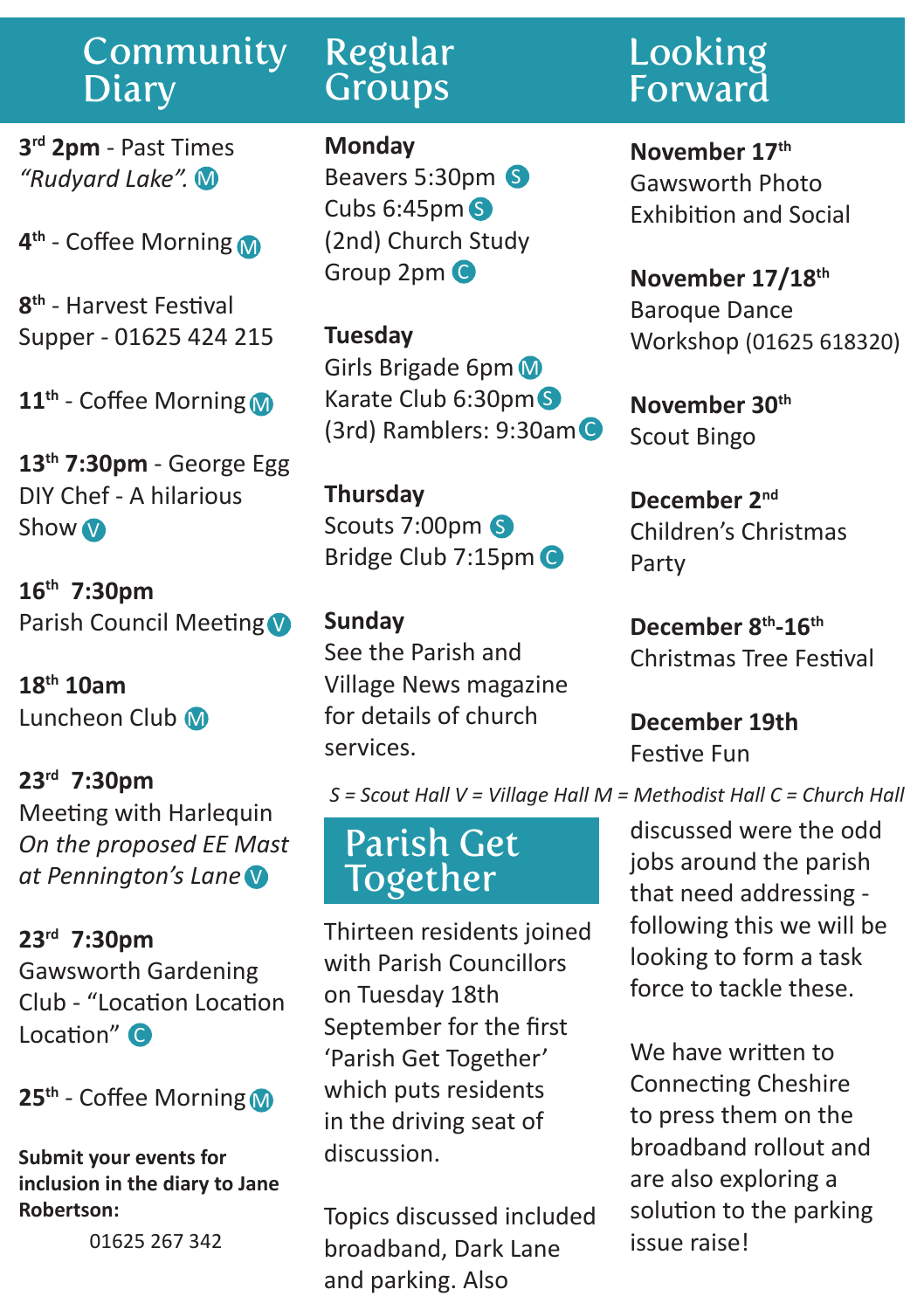## Parish Council News

Do you want to serve your community and represent your neighbours? Paul Lawton and Alison Simpson have both stepped down from the Parish Council creating two vacancies. If you are interested in being a councillor, please email clerk@ gawsworthpc.org.uk to find out how you could be co-opted.

The proposed EE mast at Pennington's Lane was discussed and we were disappointed that the planned public meeting was cancelled. We are still awaiting feedback on our queries about the discounted sites.

The other issues discussed at our September meeting were areas in the parish that need a bit of TLC. We will be giving the shrub area at Pennington's Lane a tidy and writing to residents whose hedges require cutting back.

The Parish Council next meets on October 16th (a week later than usual) where we'll be discussing winter gritting and installing an interpretation board on the Pleasance

Remember all our meetings are public and time is set aside at the start for residents to raise questions and comments on any issue affecting Gawsworth.

#### Where in Gawsworth?



## A long and bumpy ride

Gawsworth resident Neil Phillips took his friend Simon for a ride along canal tow paths – from St Joseph's Hospice in Hackney to the East Cheshire Hospice.

With inevitable detours and diversions they think they covered around 250 miles in 34 hours pedalling!

The ride was in memory of Neil's mother-in-law and his father John. All funds raised are being split equally between the two hospices and so far £2,475.50 has been raised. Still time to donate through Neil's Virgin Giving site.

## A536 road improvements

Cheshire East Council is set to receive a grant of £2.31m to improve road safety along the A536 between Congleton and Macclesfield - one of the 50 most dangerous sections of A road in the country!